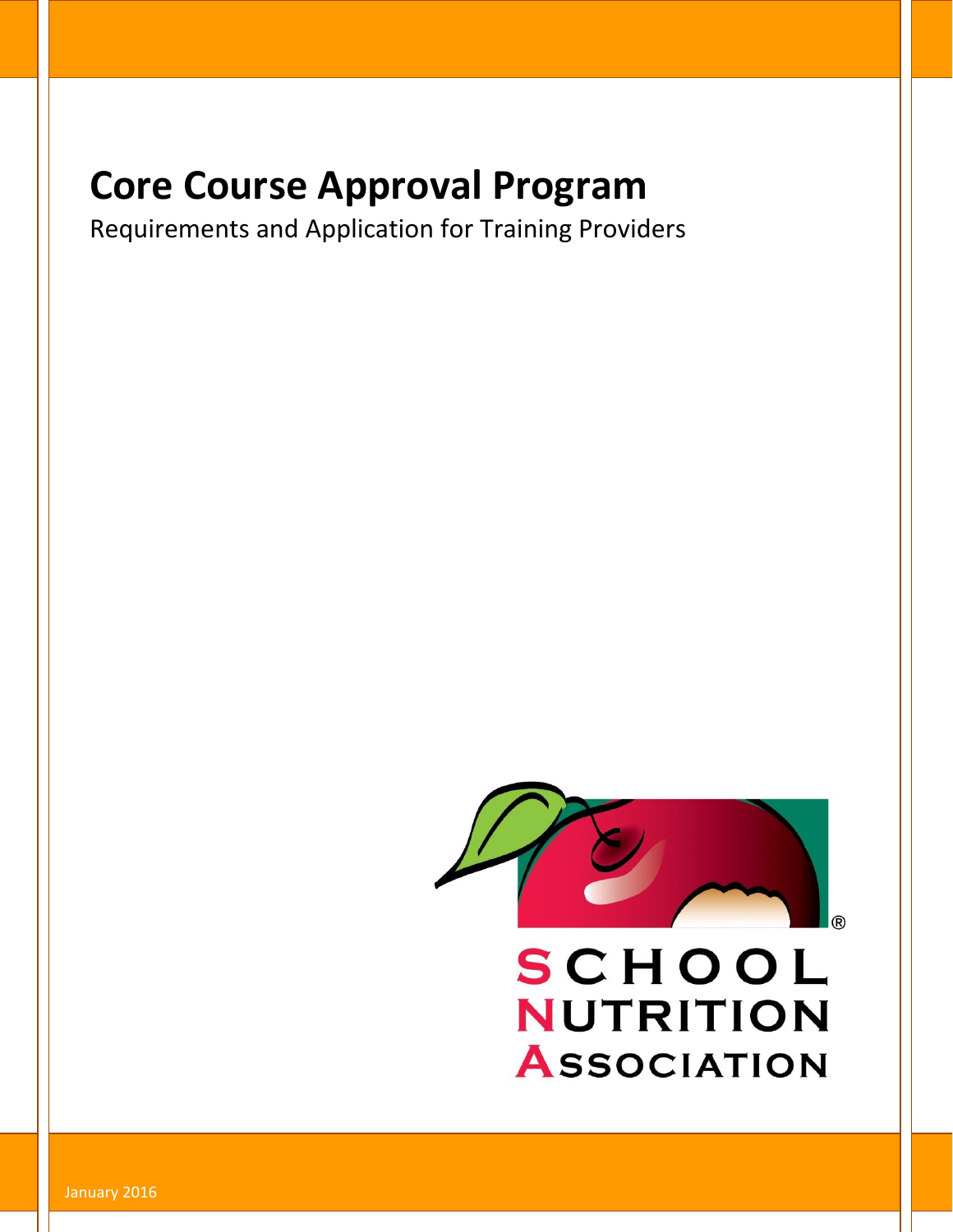## **Core Course Approval Requirements and Application for Training Providers**



Thank you for your interest in the **SNA Core Course** Approval Program.

SNA's approval of Core Courses allows training providers to support SNA members across the country to satisfy the minimum required continuing education annual training. SNA approved Core Courses further aid school nutrition professionals pursuing the Certificate in School Nutrition Program, Certificate Program maintenance, School Nutrition Specialist (SNS) Credentialing maintenance and USDA Professional Standards. All core courses must be approved by SNA. State affiliates may not approve core courses.

As of July 1, 2015, the USDA implemented the Final Rule for Professional Standards. This ruling establishes the minimum annual training requirements for **ALL** school nutrition employees. SNA requires that CEU's be aligned with Professional Standards. For more information download SNA's [Professional Standards Training Guidelines.](https://schoolnutrition.org/uploadedFiles/4_Certification,_Education_and_Professional_development/8_Professional_Standards/Professional%20Standards%20Training%20Guidelines%20JUL%202015.pdf)

#### **Requirements**

Please read this packet in its entirety before you begin to prepare your material. Continuing education and training content should be aligned with adult learning principles, ensuring that the content will:

- convey a body of knowledge that will meet each learning objective
- be congruent with purpose and learning objectives
- include details beyond a restatement of learning objectives
- reflect the intent of the learning objectives
- exclude any type of promotional marketing or sale of products and/or services

SNA has created [Content Development Guidelines](file:///C:/Users/taiken/iCloudDrive/School%20Nutrition/CEUs%20and%20Core%20Review/pending) to assist you in the development of adult continuing education training to meet Professional Standards annual training requirements. The guidelines provide information on developing measureable learning objectives, adult learning principles and provide examples for participant engagement. If you have not reviewed this document, please download it from our website.

**Core Courses are workshops, seminars or online courses that meet objectives and goals which help to achieve best practices.** 

#### **Core Courses MUST:**

- be a minimum of eight (8) hours of instructional time
- fall within one of the following two learning areas
	- Nutrition Education 1200
	- Food Safety & HACCP Training 2600

#### **Courses can be broken down into modules and bundled:**

- $two 4$  hour sessions  $= 8$  hours
- $four 2 hour$  sessions = 8 hours

#### **Additional Criteria, Core Course MUST:**

- NOT include introductions, breaks, meals or other non-training related activity
- NOT contain promotional, marketing or sales products
- HAVE a minimum of three (3) measureable learning objectives
- INCLUDE a post activity evaluation for live, home study and online training
- INCLUDE a post-exam for home study or online training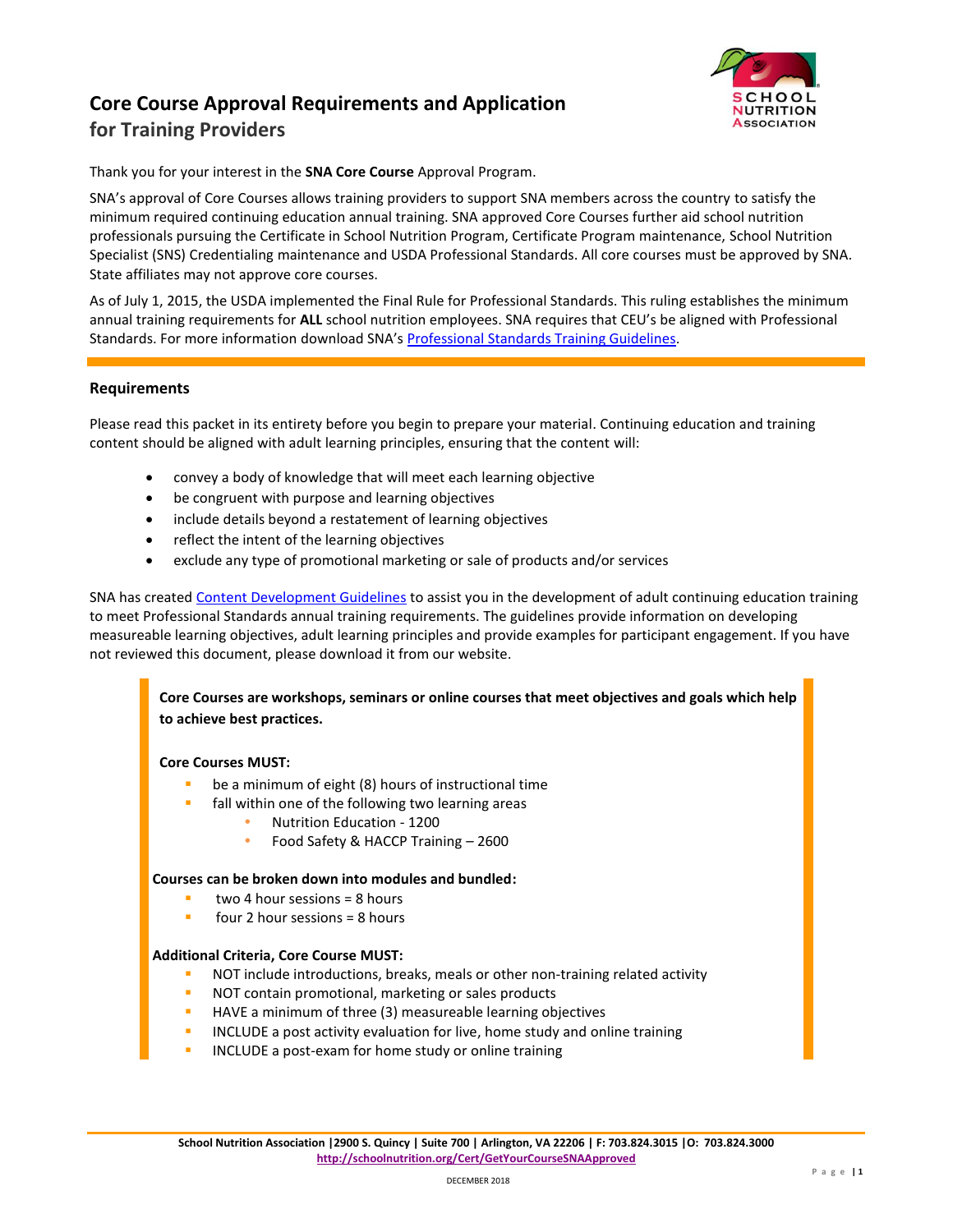#### **Core Course Approval Process**

Providers shall submit proposed Core Course content to SNA for approval a minimum of four (4) weeks before commencement or a rush fee will be incurred. All material must be submitted via email to SNA Headquarters: [education@schoolnutrition.org.](mailto:education@schoolnutrition.org) Please do NOT mail or fax your application.

#### **Documentation Requirements**

The following items MUST be included with your submission.

- **E** Completed SNA Core Course Approval Application
- Application Fees
- **■** Minimum of three (3) measureable learning objectives
- Content Summary
- Course Outline
- Speaker bio's
- Course Curriculum
	- o Syllabus, Manuals, Videos, Handouts, Pre- and Post-curriculum materials as applicable
- Course evaluation form
- **EXECUTE:** Home study or online programs (As applicable)
	- o Post-exam with answer key
	- $\circ$  Incorrect answers should include rationale explaining why the incorrect answer was not the optimum choice

Applications that are missing documentation will not be reviewed until all materials are received. In an effort to simplify this process, all requirements are outlined in this document. SNA will send one courtesy email for incomplete applications; if outstanding materials are not received the application will be forfeited.

#### **Fees**

**Rush fee:** Applications received less than four (4) weeks prior to the program will be subject to a **\$55 rush fee**. **Program fees:** Applicants must pay a program fee based on the fee structure below:

| <b>Program Minutes</b> | <b>Core Course Hours</b> | <b>Program Fee For:</b><br><b>Individuals, School Districts or</b><br><b>Associations and Industry Members</b> |
|------------------------|--------------------------|----------------------------------------------------------------------------------------------------------------|
| 480                    | 8                        | \$125.00                                                                                                       |
| $481 - 900$            | $8.1 - 15$               | \$145.00                                                                                                       |
| $901 - 1200$           | $15.1 - 20$              | \$150.00                                                                                                       |
| $1201 - 1500$          | $20.1 - 25$              | \$170.00                                                                                                       |
| $1501 - 1800$          | $25.1 - 30$              | \$190.00                                                                                                       |
| 1801 or $>$            | $30.1$ or $>$            | \$210.00                                                                                                       |

**\*SNA Approved Providers:** The following providers are not subject to program fees.

- School Nutrition Foundation (SNF)
- SNA State Affiliates
- State Agencies
- State Department of Education (DOE)
- National Restaurant Association (NRA)
- US Department of Agriculture (USDA)
- Institute of Child Nutrition (ICN), formerly NFSMI
- Academy of Nutrition and Dietetics (AND)
- **Dietary Managers Association (DMA)**

#### **Expiration and Renewal**

Approved CEU's expire in 3 years. If you wish to renew please resubmit a new application. Core Courses **CANNOT** be renewed.